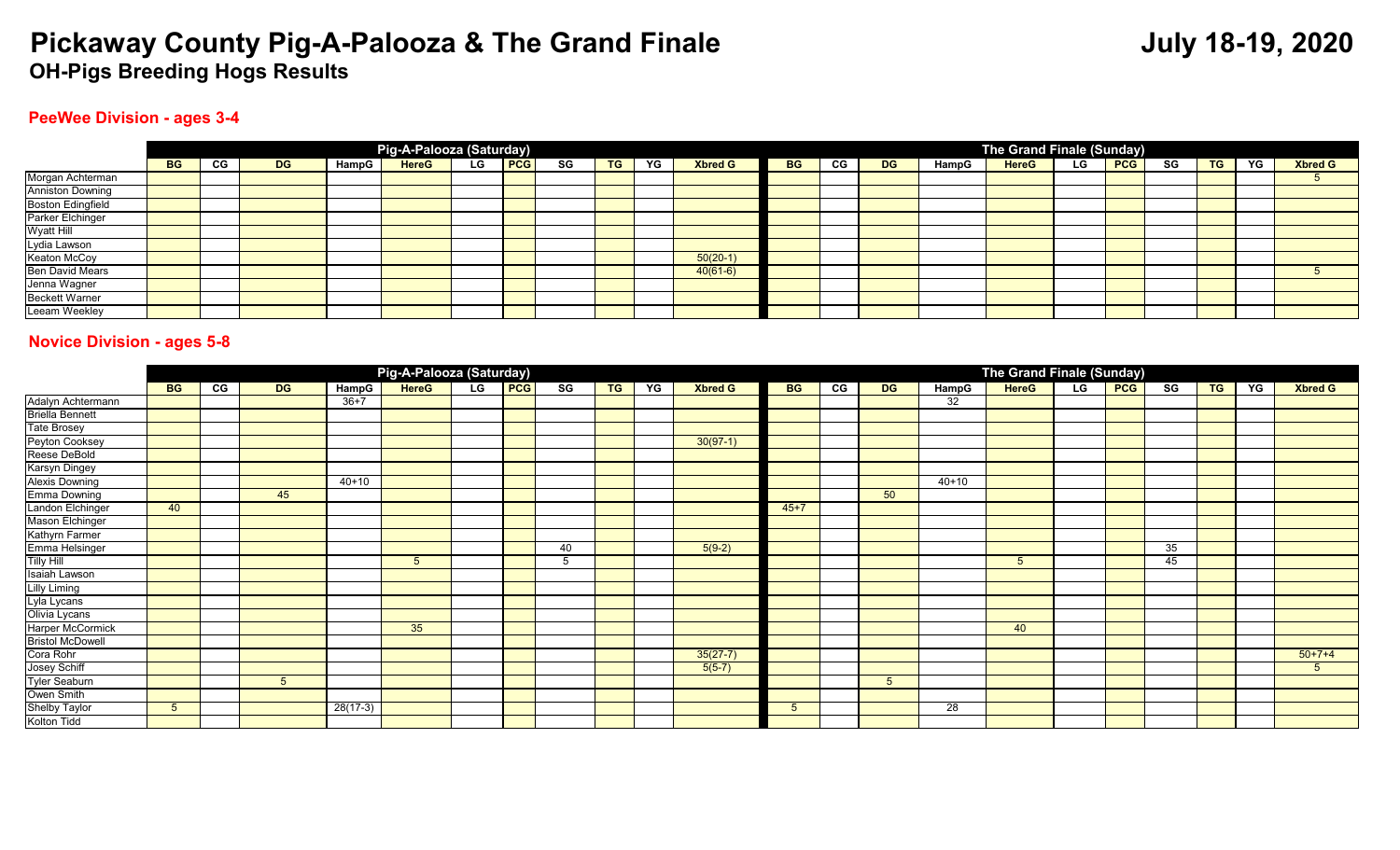### **Junior Division - ages 9-12**

|                                                                  |           |                |                 |       | Pig-A-Palooza (Saturday) |               |        |               |       |    |                |           |                       |                 |       | The Grand Finale (Sunday) |               |         |               |    |    |                 |
|------------------------------------------------------------------|-----------|----------------|-----------------|-------|--------------------------|---------------|--------|---------------|-------|----|----------------|-----------|-----------------------|-----------------|-------|---------------------------|---------------|---------|---------------|----|----|-----------------|
|                                                                  | <b>BG</b> | $\overline{c}$ | DG              | HampG | <b>HereG</b>             | LG <b>PCG</b> |        | $^{\circ}$ sg | $T$ G | YG | <b>Xbred G</b> | <b>BG</b> | $\overline{\text{c}}$ | DG              | HampG | <b>HereG</b>              | LG <b>PCG</b> |         | $^{\circ}$ SG | TG | YG | <b>Xbred G</b>  |
| Ava Astorino<br>Griffin Astorino                                 |           |                |                 |       |                          |               |        |               |       |    |                |           |                       |                 |       |                           |               |         |               |    |    |                 |
|                                                                  |           |                |                 |       |                          |               |        |               |       |    |                |           |                       |                 |       |                           |               |         |               |    |    |                 |
|                                                                  |           |                | $5(19-7)$       |       |                          |               |        |               |       |    |                |           |                       | $5\overline{5}$ |       |                           |               |         |               |    |    |                 |
| Kylee Bartoe<br>Bailee Bickley<br>JayJay Boehm<br>Miley Caldwell |           |                | $30(8-5)$       |       |                          |               |        |               |       |    |                |           |                       | 45              |       |                           |               |         |               |    |    |                 |
|                                                                  |           | 35             |                 |       |                          |               |        |               |       |    |                |           | $27+7$                |                 |       |                           |               |         |               |    |    |                 |
|                                                                  |           |                |                 |       |                          |               |        |               |       |    |                |           |                       |                 |       |                           |               |         |               |    |    | $5\phantom{.0}$ |
|                                                                  |           |                |                 |       |                          |               |        |               |       |    |                |           |                       |                 |       |                           |               |         |               |    |    |                 |
| Cole Carity                                                      |           |                |                 |       |                          |               |        |               |       |    |                |           |                       |                 |       |                           |               |         |               |    |    |                 |
| Ruth Ann Carity                                                  |           |                |                 |       |                          |               |        |               |       |    |                |           |                       |                 |       |                           |               |         |               |    |    |                 |
| Abbi Colopy                                                      |           |                |                 |       |                          |               |        |               |       |    |                |           |                       |                 |       |                           |               |         |               |    |    |                 |
| <b>Austin Cox</b>                                                |           |                |                 |       |                          |               |        |               |       |    |                |           |                       |                 |       |                           |               |         |               |    |    |                 |
| Kendall DeBold                                                   |           |                |                 |       |                          |               |        |               |       |    |                |           |                       |                 |       |                           |               |         |               |    |    |                 |
| Kaylee Dingey                                                    |           |                |                 |       |                          |               |        |               |       |    |                |           |                       |                 |       |                           |               |         |               |    |    |                 |
|                                                                  |           |                | $45(4-10)$      |       |                          |               |        |               |       |    |                |           |                       | 30 <sup>°</sup> |       |                           |               |         |               |    |    |                 |
| Samantha Durst                                                   | $45 + 7$  |                | $30(89-8)$      |       |                          |               |        |               |       |    |                | 40        |                       | 30 <sub>o</sub> |       |                           |               |         |               |    |    |                 |
| Ronnie Duvall                                                    |           |                |                 |       |                          |               |        |               |       |    |                |           |                       |                 |       |                           |               |         |               |    |    |                 |
| Miley Edelman                                                    |           |                |                 |       |                          |               |        |               |       |    |                |           |                       |                 |       |                           |               |         |               |    |    |                 |
| Taylor Ellsworth                                                 |           |                |                 |       |                          |               |        |               |       |    |                |           |                       |                 |       |                           |               |         |               |    |    |                 |
| Oakley Engle                                                     |           |                |                 |       |                          |               |        |               |       |    |                |           |                       |                 |       |                           |               |         |               |    |    |                 |
| Levi Farmer                                                      |           |                |                 |       |                          |               |        |               |       |    |                |           |                       |                 |       |                           |               |         |               |    |    |                 |
| Ava Flannery                                                     |           |                |                 |       |                          |               |        |               |       |    |                |           |                       |                 |       |                           |               |         |               |    |    |                 |
| Caden Grabill                                                    |           |                |                 |       |                          |               |        |               |       |    |                |           |                       |                 |       |                           |               |         |               |    |    |                 |
| Hayden Haffner<br>Paityn Haffner                                 |           |                |                 |       |                          |               |        |               |       |    |                |           |                       |                 |       |                           |               |         |               |    |    |                 |
|                                                                  |           |                |                 |       |                          |               |        |               |       |    |                |           |                       |                 |       |                           |               |         |               |    |    |                 |
| Emma Hagler                                                      |           |                |                 |       |                          |               |        |               |       |    |                |           |                       |                 |       |                           |               |         |               |    |    |                 |
| <b>Isabel Hiles</b>                                              |           |                | $5\overline{)}$ |       |                          |               |        |               |       |    |                |           |                       | $5\overline{5}$ |       |                           |               |         |               |    |    |                 |
| <b>Jcaob Hiles</b>                                               |           |                |                 |       |                          |               |        |               |       |    |                |           |                       |                 |       |                           |               |         |               |    |    |                 |
| Ronald Imhoff                                                    |           |                |                 |       |                          |               |        |               |       |    |                |           |                       |                 |       |                           |               |         |               |    |    |                 |
| Ben Jones                                                        |           |                |                 |       |                          |               |        |               |       |    |                |           |                       |                 |       |                           |               |         |               |    |    |                 |
| Alli Knecht                                                      |           |                |                 |       |                          |               |        |               |       |    |                |           |                       |                 |       |                           |               |         |               |    |    |                 |
| <b>Cole Liming</b>                                               |           |                |                 |       |                          |               |        |               |       |    | $45(69-4)$     |           |                       |                 |       |                           |               |         |               |    |    | 45              |
|                                                                  |           |                |                 |       |                          |               |        |               |       |    | $35(3-2)$      |           |                       |                 |       |                           |               |         |               |    |    | 35              |
| Madyson List<br>Ava Lycans                                       |           |                |                 |       |                          |               |        |               |       |    | $5(3-8)$       |           |                       |                 |       |                           |               |         |               |    |    | $5\overline{)}$ |
|                                                                  |           |                |                 |       |                          |               |        |               |       |    |                |           |                       |                 |       |                           |               |         |               |    |    |                 |
| Maya McCoy                                                       |           |                |                 |       |                          | $30+10+2$     |        |               |       |    | $45(84-6)$     |           |                       |                 |       |                           |               |         |               |    |    |                 |
| Ali Meek                                                         |           |                |                 |       |                          |               |        |               |       |    |                |           |                       |                 |       |                           |               |         |               |    |    |                 |
| <b>Emery Pauley</b>                                              |           |                |                 |       |                          |               |        |               |       |    |                |           |                       |                 |       |                           |               |         |               |    |    |                 |
|                                                                  |           |                |                 |       | $50+10(13-4)$            |               |        |               |       |    |                |           |                       |                 |       | 45                        |               |         |               |    |    |                 |
| Malia Quesenberry                                                |           |                |                 |       | $45(1-9)$                |               | $36+7$ |               |       |    |                |           |                       |                 |       | 45                        |               | $30+10$ |               |    |    |                 |
| Cydney Ray                                                       |           |                |                 |       |                          |               |        |               |       |    |                |           |                       |                 |       |                           |               |         |               |    |    |                 |
| Cayden Ray                                                       |           |                |                 |       |                          |               |        |               |       |    |                |           |                       |                 |       |                           |               |         |               |    |    |                 |
| Grady Roberts<br>Brianna Robinette                               |           |                |                 |       |                          |               |        |               |       |    |                |           |                       |                 |       |                           |               |         |               |    |    |                 |
|                                                                  |           |                |                 |       |                          |               |        |               |       |    |                |           |                       |                 |       |                           |               |         |               |    |    |                 |
| Ellie Robinette                                                  |           |                |                 |       |                          |               |        |               |       |    |                |           |                       |                 |       |                           |               |         |               |    |    |                 |
| Landon Rohr                                                      |           |                |                 |       |                          |               |        |               |       |    |                |           |                       |                 |       |                           |               |         |               |    |    |                 |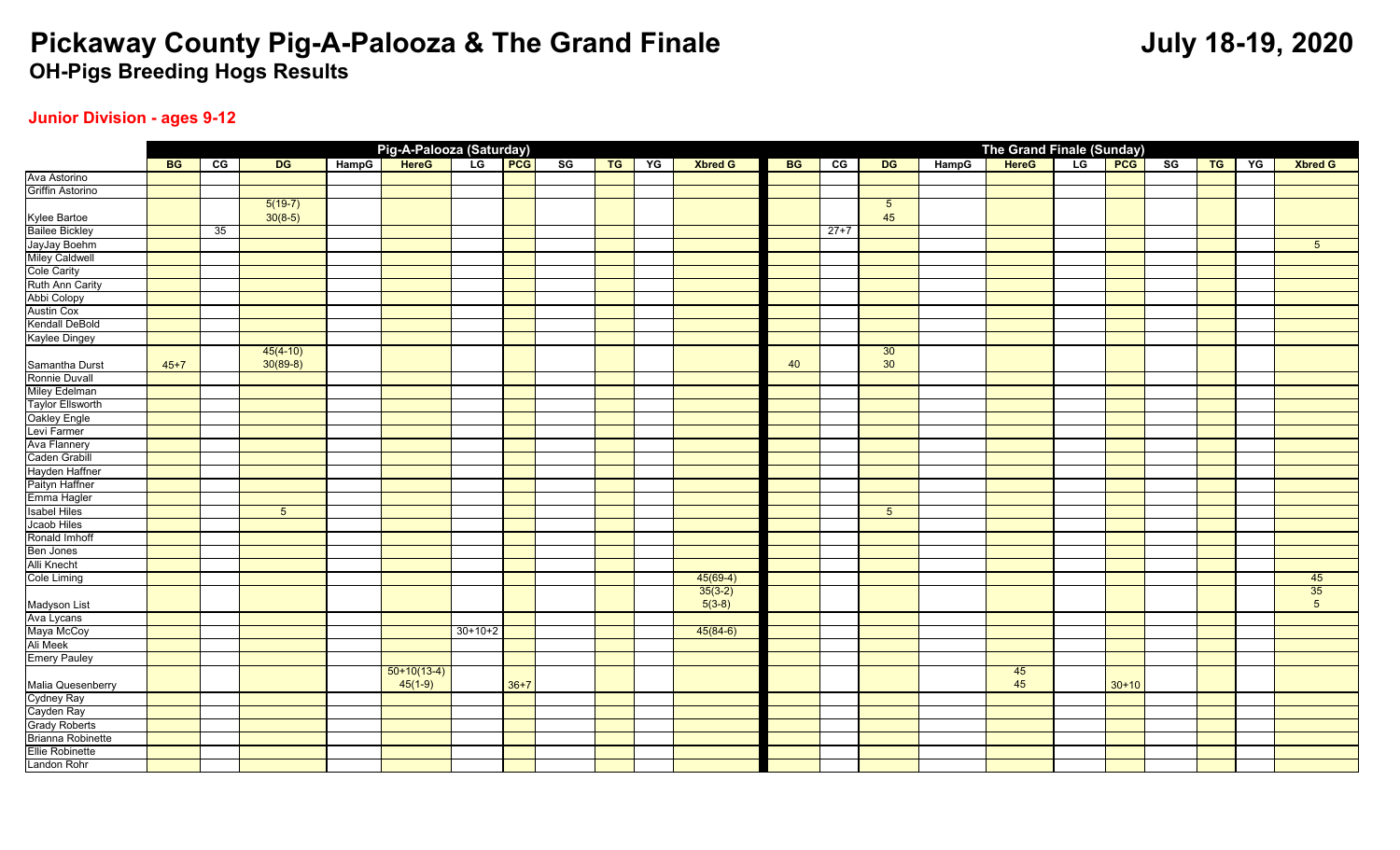### **Junior Division - ages 9-12**

*(cont'd)*

|                    |           |    |           |       | Pig-A-Palooza (Saturday) |    |            |    |           |           |                |           |    |           |       | The Grand Finale (Sunday) |    |            |    |           |          |                |
|--------------------|-----------|----|-----------|-------|--------------------------|----|------------|----|-----------|-----------|----------------|-----------|----|-----------|-------|---------------------------|----|------------|----|-----------|----------|----------------|
|                    | <b>BG</b> | CG | <b>DG</b> | HampG | <b>HereG</b>             | LG | <b>PCG</b> | SG | <b>TG</b> | YG        | <b>Xbred G</b> | <b>BG</b> | CG | <b>DG</b> | HampG | <b>HereG</b>              | LG | <b>PCG</b> | SG | <b>TG</b> | YG       | <b>Xbred G</b> |
| Sydney Schiff      |           |    |           |       |                          |    |            |    |           | 35        | $5(29-5)$      |           |    |           |       |                           |    |            |    |           | $45 + 7$ | 40             |
| Kenna Seaburn      | $50+10$   |    |           |       |                          |    |            |    |           | $45 + 7$  |                | $50+10+1$ |    |           |       |                           |    |            |    |           | 30       |                |
| Cooper Shilt       |           |    |           |       |                          |    |            |    |           |           |                |           |    |           |       |                           |    |            |    |           |          |                |
| Wade Smith         |           |    |           |       |                          |    |            |    |           |           |                |           |    |           |       |                           |    |            |    |           |          |                |
| Noah Sponcil       |           |    | 40        |       |                          |    |            |    |           | $50 + 10$ |                |           |    | 40        |       |                           |    |            |    |           | $50+10$  |                |
| Cooper Stambaugh   |           |    |           |       |                          |    |            |    |           |           |                |           |    |           |       |                           |    |            |    |           |          |                |
| Sydnie Stewart     |           |    |           |       |                          |    |            |    |           |           |                |           |    |           |       |                           |    |            |    |           |          |                |
| <b>Avery Stout</b> |           |    |           |       |                          |    |            |    |           |           |                |           |    |           |       |                           |    |            |    |           |          |                |
| Jayden Swader      |           |    |           |       |                          |    |            |    |           |           |                |           |    |           |       |                           |    |            |    |           |          |                |
| Shelby Swader      |           |    |           |       |                          |    |            |    |           |           |                |           |    |           |       |                           |    |            |    |           |          |                |
| Landen Terrill     |           |    |           |       |                          |    |            |    |           |           |                |           |    |           |       |                           |    |            |    |           |          |                |
| Kase Tidd          |           |    |           |       |                          |    |            |    |           |           |                |           |    |           |       |                           |    |            |    |           |          |                |
| Levi Tysinger      |           |    |           |       |                          |    |            |    |           |           |                |           |    |           |       |                           |    |            |    |           |          |                |
| Ava Vallery        |           |    |           |       |                          |    |            |    |           |           |                |           |    |           |       |                           |    |            |    |           |          |                |
| Sarah Waddle       |           |    |           |       |                          |    |            |    |           |           |                |           |    |           |       |                           |    |            |    |           |          |                |
| Maxin Warner       |           |    |           |       |                          |    |            |    |           |           |                |           |    |           |       |                           |    |            |    |           |          |                |
| Claire Winkle      |           |    |           |       |                          |    |            |    |           |           |                |           |    |           |       |                           |    |            |    |           |          |                |
| Sarah Wolf         |           |    |           |       |                          |    |            |    |           |           |                |           |    |           |       |                           |    |            |    |           |          |                |
| Alexis Zimmerman   |           |    |           |       |                          |    |            |    |           |           |                |           |    |           |       |                           |    |            |    |           |          |                |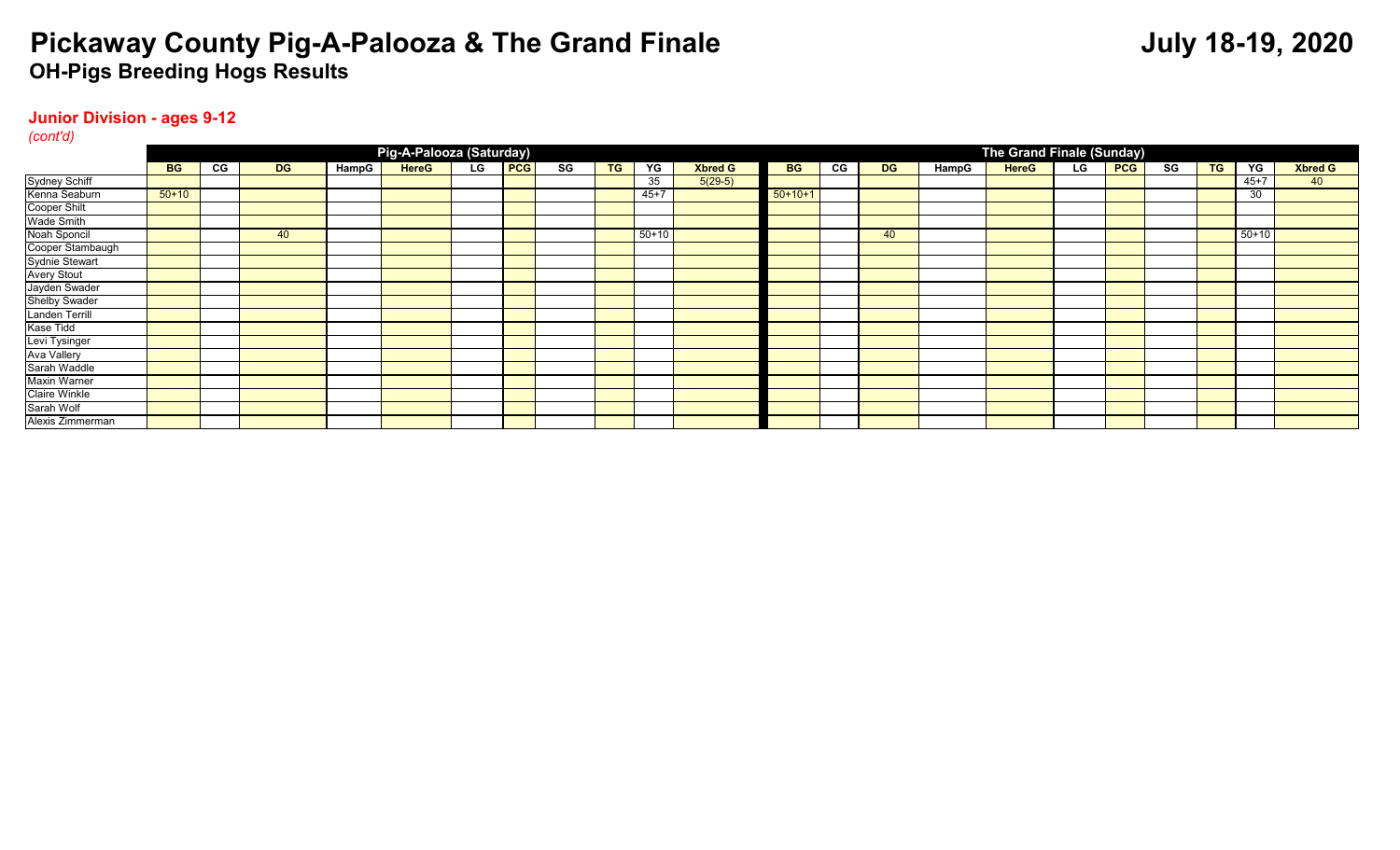## **Intermediate Division - ages 13-16**

|                         |           |                |           |       | Pig-A-Palooza (Saturday) |               |               |        |    |                 |           |                |           |        | <b>The Grand Finale (Sunday)</b> |    |            |         |         |    |                 |
|-------------------------|-----------|----------------|-----------|-------|--------------------------|---------------|---------------|--------|----|-----------------|-----------|----------------|-----------|--------|----------------------------------|----|------------|---------|---------|----|-----------------|
|                         | <b>BG</b> | $\overline{c}$ | <b>DG</b> | HampG | <b>HereG</b>             | LG <b>PCG</b> | $^{\circ}$ sg | TG     | YG | <b>Xbred G</b>  | <b>BG</b> | $\overline{c}$ | <b>DG</b> | HampG  | <b>HereG</b>                     | LG | <b>PCG</b> | SG      | TG      | YG | <b>Xbred G</b>  |
| Emma Abrams             |           |                |           |       |                          |               |               |        |    |                 |           |                |           |        |                                  |    |            |         |         |    |                 |
| <b>Madison Abt</b>      |           |                |           |       |                          |               |               |        |    |                 |           |                |           |        |                                  |    |            |         |         |    |                 |
| <b>Colton Bartoe</b>    |           |                |           | 32    |                          |               |               |        |    | $40(64-5)$      |           |                |           | $36+7$ |                                  |    |            |         |         |    | $5\overline{)}$ |
| <b>Brandis Bickley</b>  |           |                |           |       |                          |               | 30            |        |    |                 |           |                |           |        |                                  |    |            | 5       |         |    |                 |
| <b>Molly Black</b>      |           |                |           |       |                          |               | $50+10$       |        |    | $50(86-5)$      |           |                |           |        |                                  |    |            | $50+10$ |         |    | 30              |
| <b>Andrew Blausey</b>   |           |                |           |       |                          |               |               |        |    |                 |           |                |           |        |                                  |    |            |         |         |    |                 |
| Maddie Caldwell         |           |                |           |       |                          |               |               |        |    |                 |           |                |           |        |                                  |    |            |         |         |    |                 |
| Adam Cline              |           |                |           |       |                          |               |               |        |    |                 |           |                |           |        |                                  |    |            |         |         |    |                 |
| Aiden Colopy            |           |                |           |       |                          |               |               |        |    |                 |           |                |           |        |                                  |    |            |         |         |    |                 |
| <b>Corey Cress</b>      |           |                |           |       | 35                       |               |               |        |    | $50(4-9)$       |           |                |           |        | 35                               |    |            |         |         |    | $50+10+5$       |
| <b>Grant Dunaway</b>    |           |                |           |       |                          |               |               |        |    | $40(3-3)$       |           |                |           |        |                                  |    |            |         |         |    |                 |
| <b>Bailey Dusseau</b>   |           |                |           |       |                          |               |               |        |    |                 |           |                |           |        |                                  |    |            |         |         |    |                 |
| <b>Tait Dusseau</b>     |           |                |           |       |                          |               |               |        |    |                 |           |                |           |        |                                  |    |            |         |         |    |                 |
| Jenna Duvall            |           |                |           |       |                          |               |               |        |    |                 |           |                |           |        |                                  |    |            |         |         |    |                 |
| <b>Trent Ellsworth</b>  |           |                |           |       |                          |               |               |        |    |                 |           |                |           |        |                                  |    |            |         |         |    |                 |
| Madelyn Fearon          |           |                |           |       |                          |               |               |        |    |                 |           |                |           |        |                                  |    |            |         |         |    |                 |
| Seth Fearon             |           |                |           |       |                          |               |               |        |    |                 |           |                |           |        |                                  |    |            |         |         |    |                 |
| <b>Addison Flannery</b> |           |                |           |       |                          |               |               |        |    |                 |           |                |           |        |                                  |    |            |         |         |    |                 |
| <b>Patrick George</b>   |           |                |           |       |                          |               |               |        |    |                 |           |                |           |        |                                  |    |            |         |         |    |                 |
| Kane Gibson             |           |                |           |       |                          |               |               |        |    |                 |           |                |           |        |                                  |    |            |         |         |    |                 |
| <b>Cohen Guenther</b>   |           |                |           |       |                          |               |               |        |    |                 |           |                |           |        |                                  |    |            |         |         |    |                 |
| Lexi Hagler             |           |                |           |       |                          |               |               |        |    |                 |           |                |           |        |                                  |    |            |         |         |    |                 |
| <b>Cale Hall</b>        |           |                |           |       |                          |               |               |        |    |                 |           |                |           |        |                                  |    |            |         |         |    |                 |
| Lexis Heidlebaugh       |           |                |           |       |                          |               |               |        |    |                 |           |                |           |        |                                  |    |            |         |         |    |                 |
| Zander Ivey             |           |                |           |       |                          |               |               |        |    |                 |           |                |           |        |                                  |    |            |         |         |    |                 |
| Kylan Knapp             |           |                |           |       |                          |               |               |        |    |                 |           |                |           |        |                                  |    |            |         |         |    |                 |
| Aiden Knecht            |           |                |           |       |                          |               |               |        |    | $50+10+5(84-5)$ |           |                |           |        |                                  |    |            |         |         |    |                 |
| Kayla Kolesar           |           |                |           |       |                          |               |               |        |    |                 |           |                |           |        |                                  |    |            |         |         |    |                 |
| Kace Kozarec            |           |                |           |       |                          |               |               | $45+7$ |    |                 |           |                |           |        |                                  |    |            |         | $30+10$ |    |                 |
| Eva Kruger              |           |                |           |       |                          |               |               |        |    |                 |           |                |           |        |                                  |    |            |         |         |    | 5 <sup>5</sup>  |
| John LaFountain         |           |                |           |       |                          |               |               |        |    |                 |           |                |           |        |                                  |    |            |         |         |    |                 |
| Hannah Lang             |           |                |           |       |                          |               |               |        |    |                 |           |                |           |        |                                  |    |            |         |         |    |                 |
| Noah Lang               |           |                |           |       |                          |               |               |        |    |                 |           |                |           |        |                                  |    |            |         |         |    |                 |
| Mackenzie Langford      |           |                |           |       |                          |               |               |        |    |                 |           |                |           |        |                                  |    |            |         |         |    |                 |
| Emma Leggett            |           |                |           |       |                          |               |               |        |    |                 |           |                |           |        |                                  |    |            |         |         |    | $40(13-6)$      |
| Paige Lucic             |           |                |           |       |                          |               |               |        |    |                 |           |                |           |        |                                  |    |            |         |         |    |                 |
| Lauren Lynn             |           |                |           |       |                          |               |               |        |    |                 |           |                |           |        |                                  |    |            |         |         |    |                 |
| Logan Lynn              |           |                |           |       |                          |               |               |        |    |                 |           |                |           |        |                                  |    |            |         |         |    |                 |
| Emma Meek               |           |                |           |       |                          |               |               |        |    |                 |           |                |           |        |                                  |    |            |         |         |    |                 |
| <b>Derek Miller</b>     |           |                |           |       |                          |               |               |        |    |                 |           |                |           |        |                                  |    |            |         |         |    |                 |
| <b>Mallory Mitchem</b>  |           |                |           |       |                          |               |               |        |    |                 |           |                |           |        |                                  |    |            |         |         |    |                 |
| <b>Parker Mock</b>      |           |                |           |       |                          |               |               |        |    |                 |           |                |           |        |                                  |    |            |         |         |    |                 |
| <b>Alexis Morrison</b>  |           |                |           |       |                          |               |               |        |    |                 |           |                |           |        |                                  |    |            |         |         |    |                 |
| Caden Nicholson         |           |                |           |       |                          |               |               |        |    |                 |           |                |           |        |                                  |    |            |         |         |    |                 |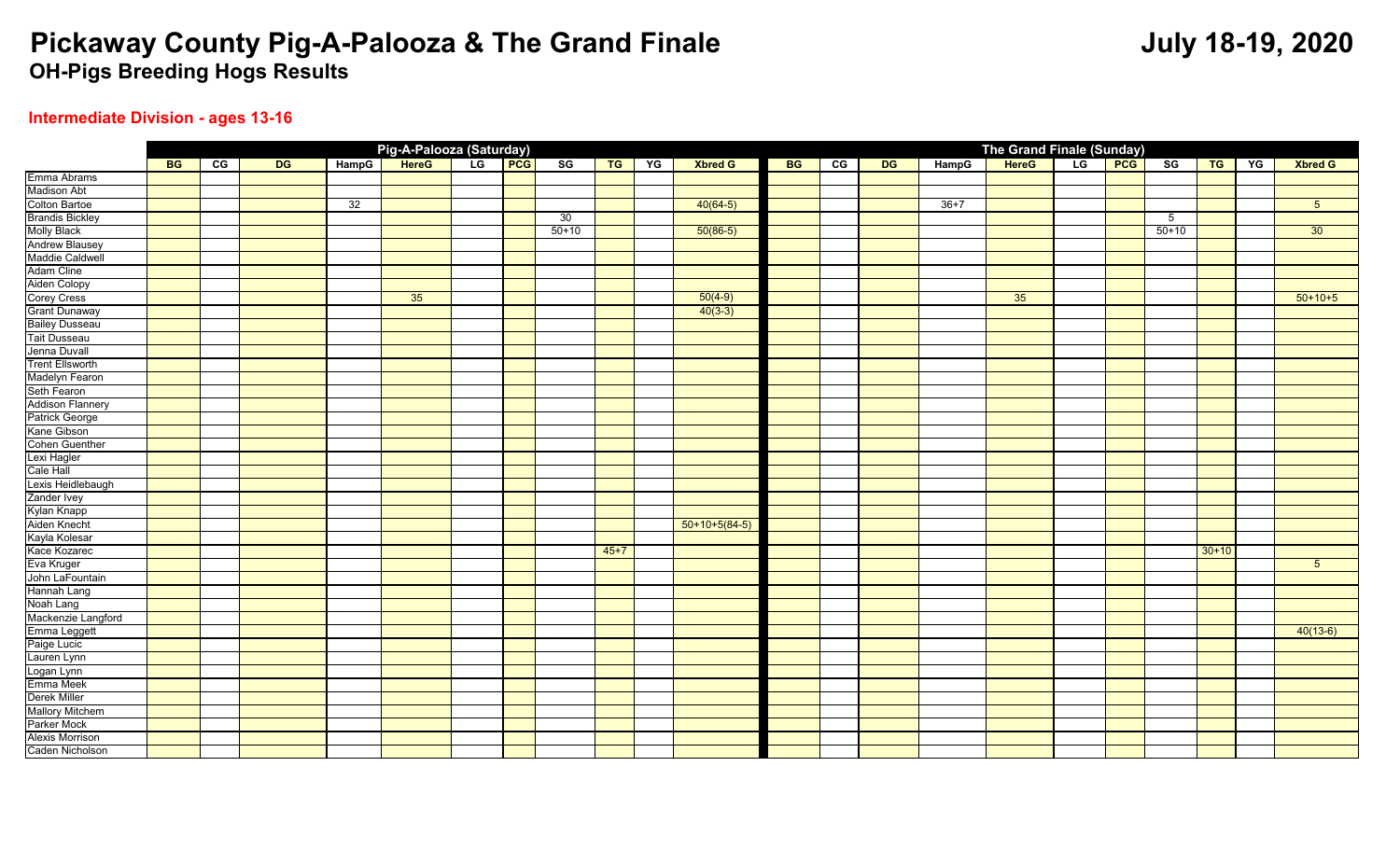### **Intermediate Division - ages 13-16**

*(cont'd)*

|                        |           |         |                 |       | Pig-A-Palooza (Saturday) |    |     |    |           |    |                |           |         |           |       | The Grand Finale (Sunday) |                |            |    |           |    |                |
|------------------------|-----------|---------|-----------------|-------|--------------------------|----|-----|----|-----------|----|----------------|-----------|---------|-----------|-------|---------------------------|----------------|------------|----|-----------|----|----------------|
|                        | <b>BG</b> | CG      | <b>DG</b>       | HampG | <b>HereG</b>             | LG | PCG | SG | <b>TG</b> | YG | <b>Xbred G</b> | <b>BG</b> | CG      | <b>DG</b> | HampG | <b>HereG</b>              | $\overline{G}$ | <b>PCG</b> | SG | <b>TG</b> | YG | <b>Xbred G</b> |
| Logan Patterson        |           |         |                 |       |                          |    |     |    |           |    | $5(1-2)$       |           |         |           |       |                           |                |            |    |           |    | 35             |
| Taylor Payne           |           |         |                 |       |                          |    |     |    |           |    |                |           |         |           |       |                           |                |            |    |           |    |                |
| <b>Wyatt Payne</b>     |           |         |                 |       |                          |    |     |    |           |    |                |           |         |           |       |                           |                |            |    |           |    |                |
| <b>Trinity Pollock</b> |           |         |                 |       |                          |    |     |    |           |    |                |           |         |           |       |                           |                |            |    |           |    |                |
| Carson Putnam          |           |         |                 |       |                          |    |     |    |           |    | $45(18-2)$     |           |         |           |       |                           |                |            |    |           |    | $5^{\circ}$    |
| Garrett Rader          |           |         |                 |       |                          |    |     |    |           |    |                |           |         |           |       |                           |                |            |    |           |    |                |
| Megan Rader            |           |         |                 |       |                          |    |     |    |           |    |                |           |         |           |       |                           |                |            |    |           |    |                |
| <b>Destiny Reed</b>    |           |         |                 |       |                          |    |     |    |           |    |                |           |         |           |       |                           |                |            |    |           |    |                |
| Karley Richard         |           |         | 35 <sup>5</sup> |       |                          |    |     |    |           |    |                |           |         | 35        |       |                           |                |            |    |           |    |                |
| <b>Addison Roberts</b> |           |         |                 |       |                          |    |     |    |           |    |                |           |         |           |       |                           |                |            |    |           |    |                |
| Halee Robinson         |           |         |                 |       |                          |    |     |    |           |    |                |           |         |           |       |                           |                |            |    |           |    |                |
| Makenah Rohr           |           |         |                 |       |                          |    |     |    |           |    |                |           |         |           |       |                           |                |            |    |           |    |                |
| Sable Ruhenkamp        |           |         |                 |       |                          |    |     |    |           |    |                |           |         |           |       |                           |                |            |    |           |    |                |
| Caydence Scale         |           |         | $45+7+1$        |       |                          |    |     |    |           |    |                |           |         | $45+7+2$  |       |                           |                |            |    |           |    |                |
| Hayden Smith           |           |         |                 |       |                          |    |     |    |           |    |                |           |         |           |       |                           |                |            |    |           |    |                |
| Cade Sponcil           |           | $50+10$ |                 |       |                          |    |     |    |           |    | $40(8-2)$      |           | $30+10$ |           |       |                           |                |            |    |           |    | 50             |
| Grayden Sproull        |           |         | 50              |       |                          |    |     |    |           |    |                |           |         | 40        |       |                           |                |            |    |           |    |                |
| Gracee Stewart         |           |         |                 |       |                          |    |     |    |           |    |                |           |         |           |       |                           |                |            |    |           |    |                |
| Jessee Stewart         |           |         |                 |       |                          |    |     |    |           |    |                |           |         |           |       |                           |                |            |    |           |    |                |
| <b>Tristan Stout</b>   |           |         |                 |       |                          |    |     |    |           |    |                |           |         |           |       |                           |                |            |    |           |    |                |
| <b>Mason Thomas</b>    |           |         | 40              |       | 30 <sup>°</sup>          |    |     |    |           |    |                |           |         | 5         |       | 40                        |                |            |    |           |    |                |
| Alexandra Tuttle       |           |         |                 |       |                          |    |     |    |           |    |                |           |         |           |       |                           |                |            |    |           |    |                |
| <b>Ethan Wendt</b>     |           |         |                 |       |                          |    |     |    |           |    |                |           |         |           |       |                           |                |            |    |           |    |                |
| <b>Chloe Wills</b>     |           |         |                 |       |                          |    |     |    |           |    |                |           |         |           |       |                           |                |            |    |           |    |                |
| Corbin Winkle          |           |         |                 |       |                          |    |     |    |           |    |                |           |         |           |       |                           |                |            |    |           |    |                |
| <b>Lily Wolf</b>       |           |         |                 |       |                          |    |     |    |           |    |                |           |         |           |       |                           |                |            |    |           |    |                |